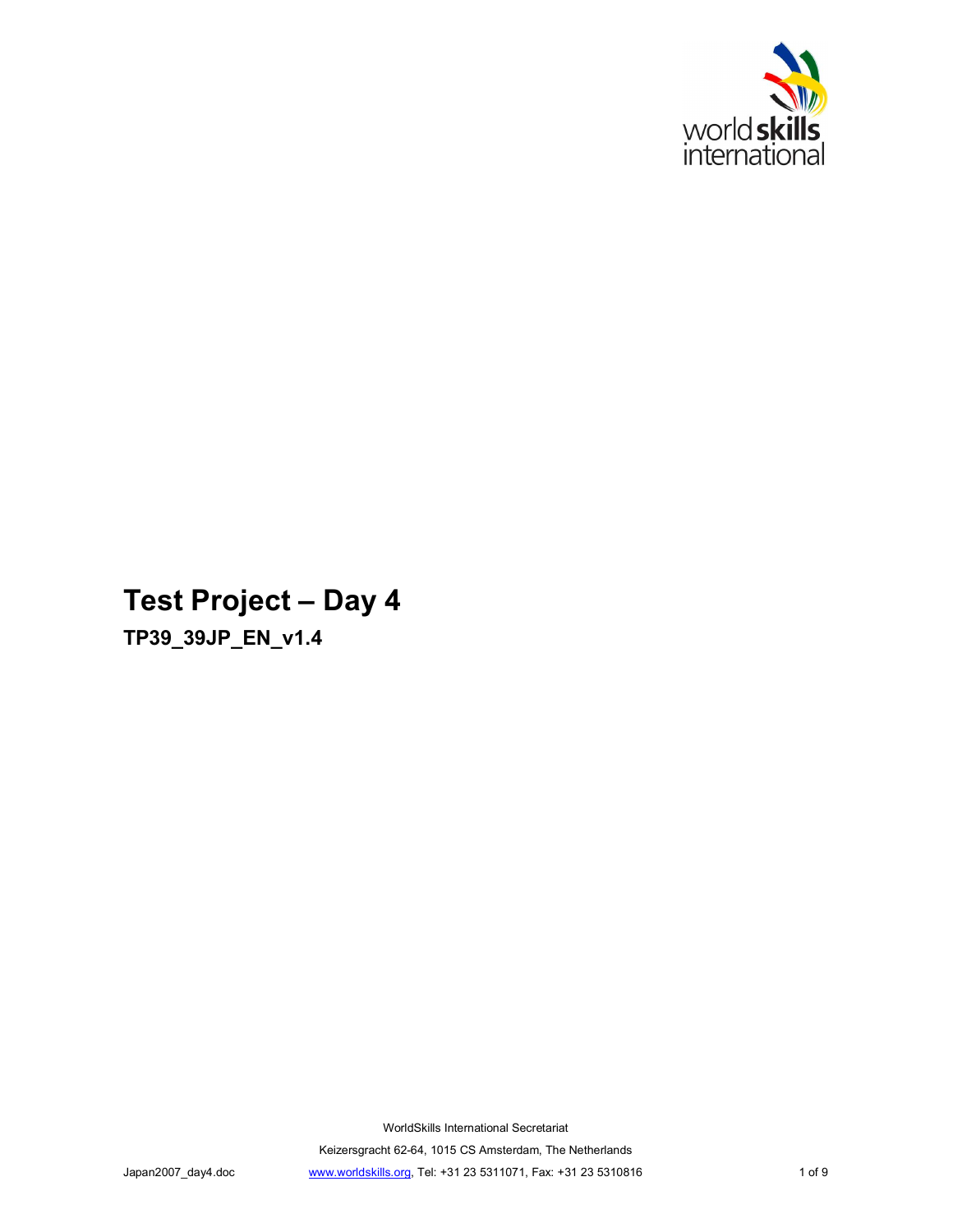

# **INTRODUCTION**

The competition has a fixed start and finish time. You must decide how best divide your time.

You can decide which task to begin with.

# *Project description and tasks*



# **SCENARIO**

You work for Information System department in TokioTEL corp. The company distributes kiosk-computer solutions to coffee shops, shopping centre and other stores. The kiosk-computers need to connect LAN in the headquarters via internet VPN.

The company board of directors decided to enhance a company system security and its availability, and appointed you as a project manager.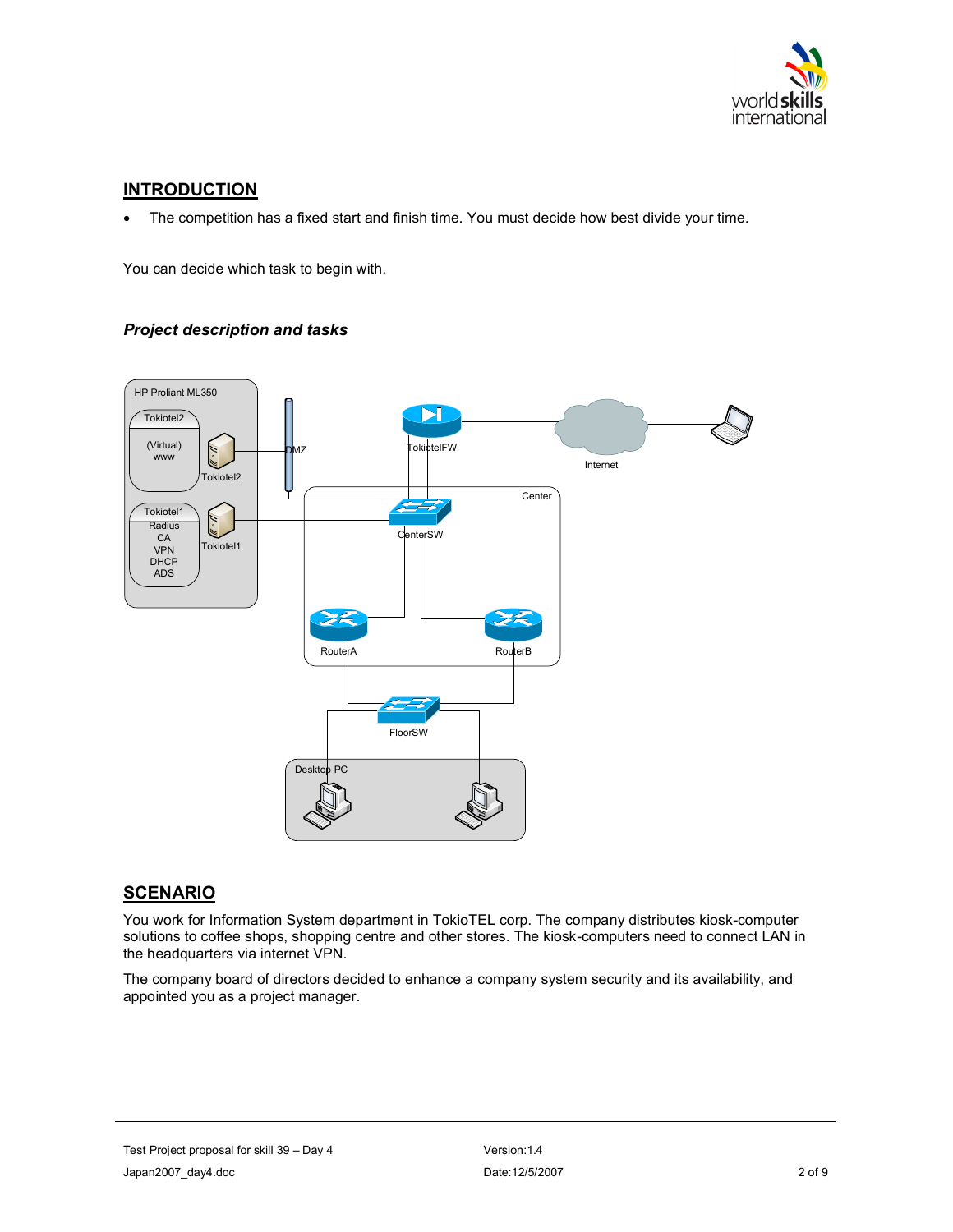

# **DESCRIPTION**

All network equipment will be **rebooted** before marking!

## *Network*

Desktop PC can be connected to 2 VLANs (VLAN20 and 30) and its allocated IP addresses by DHCP. For a gateway fault, all gateway devices must be redundancy and other gateway devices can perform as the gateway using 2 VLANs at regular process in order to spread its workload.

For network security, FW stores internet lines. The company has one webserver in a DMZ that provides www services to internet.

# *Internal Server*

There is a Windows 2003 server acting as a domain controller placed in the headquarters. Kiosk-computers placed in various stores will log on this server via internet VPN. RADIUS installed in this server authorizes network devices. This server also provides DNS and DHCP services.

## *External Server*

There is a virtual Windows 2003 server providing www services to public Internet.

# **SPECIFICATIONS**

## *Network*

Use the following VLAN numbers:

VLAN 10 Center

VLAN 11 DMZ

VLAN 20 GroupA

VLAN 30 GroupB

Set IP address (see table A on appendix) and hostname (see table B on appendix).

In case that either router breaks down, you need to secure the communication using VLAN 10, 20 and 30 to other segment. VLAN 20 uses Router A, and VLAN 30 uses Router B preferentially. However, if router breaks down, they are considered as fault devices. In such case, use other devices.

## *Router setting*

Set "Enable Secret Password" to "Admin".

Require Radius authentication for Console and Telnet connection. If failed, local authentication is required:

Radius accounting: see server side setting

Shared key is the routers hostname

Local account: User name is Admin, password is Admin.

Set appropriate static routing for the provided topology.

Set all network devices enabling secure redundancy and workload spread as specified.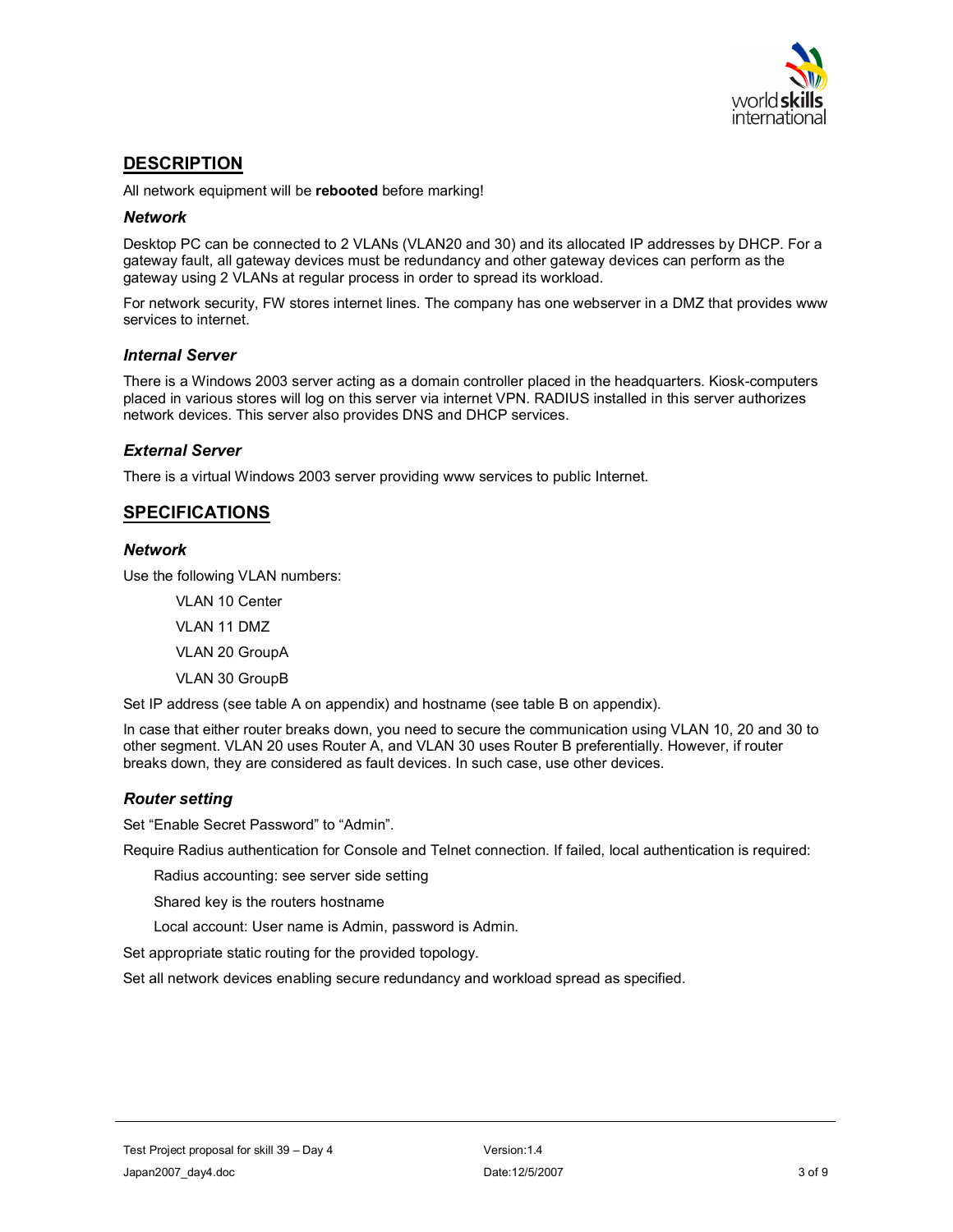

Set physical connection as below:

# **RouterA**

Connect Fa0/0 to Fa0/6 in FloorSW, and Fa0/1 to Fa0/6 in CenterSW.

# **RouterB**

Connect Fa0/0 to Fa0/7 in FloorSW, and Fa0/1 to Fa0/7 in CenterSW.

# *Switch common settings*

Create necessary VLANs.

Set "Enable Secret Password" to "Admin".

Require Radius authentication for Console and Telnet connection. If failed, local authentication is required:

Radius accounting: see server side setting

Shared key is the switchs hostname

Local account: User name is Admin, password is Admin

# **Switch A (FloorSW) settings**

Set interface Fa0/2 for VLAN20, Fa0/3 for VLAN30. Do not use any other ports.

Set Fa0/02 and Fa0/3 disabling them to connect to any PC other than desktop PC.

Link up Fa0/2 and Fa0/3 by shortening spanning tree calculation.

Set port Fa0/2 100Mbps speed and full duplex.

# **Switch B (CenterSW) settings**

Connect FW, RouterA, RouterB and Windows servers. Set interface Fa0/4, Fa0/5, Fa0/6 and Fa0/7 for VLAN10. Set interface Fa0/2 and Fa0/3 for VLAN11.

# *Firewall (TokiotelFW) settings*

Set "Enable Password" to "Admin".

Require Radius authentication for Console and Telnet connection. If failed, local authentication is required:

Radius accounting: see server side setting

Shared key is the firewalls hostname

Local account: User name is Admin, password is Admin

Set a static routing. Establish a default route for the internet and a route for the internal network.

## **Physical connection**

Connect interface "Internal/Ethernet 1" to Fa0/3 in CenterSW, and "External/Ethernet 0" to the notebook that simulates the Internet.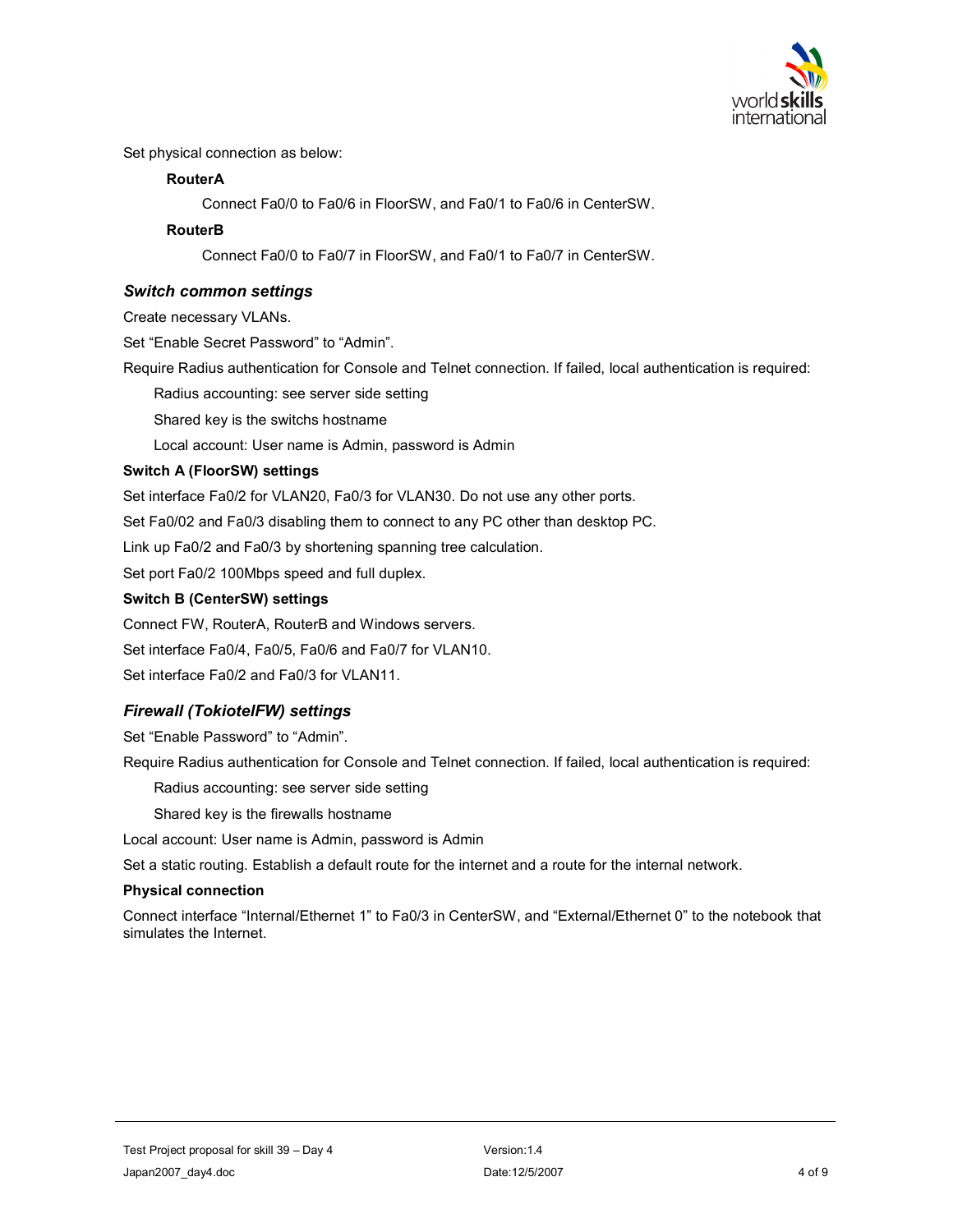

## **Filtering settings**

Limit access between internal and external network based on the following policy:

External → Internal

Allow VPN. Prohibit any other connections.

External DMZ

Allow HTTP. Prohibit any other connections.

Internal -> External

Allow all connections other than IRC, TELNET, P2P and FTP connections. However, only P2Pport 1337/tcp, 1214/tcp, 4661-4672/tcp.6881-6889/tcp.

#### **Port forwarding settings**

Forward external VPN connections from Internet to Tokiotel1.

Forward external HTTP connections from Internet to Tokiotel2.

Forward internal HTTP connections from internal network to Tokiotel2.

Use standard port numbers.

#### *HP Proliant ML350 (Tokiotel1) settings*

You need to enable the BIOS-setting "Intel Virtualization Technology" on the HP Proliant ML350 to be able to install 64 bit operating system in VMWare.

#### **Physical connection**

Connect the servers onboard network card to Fa0/4 in CenterSW.

#### **OS settings**

Set up Active Directory on the server and create an Organizational Unit and user accounting referring to table C on the appendix. Each user account has to provide remote access for the user.

Create a security template in accordance with the following requirements:

Security template: skill39

Password can change at least every 5 days and is valid for 30 days. Password must have at least 5 characters and the last 5 used passwords do not work. After 5 incorrect logins, the account will be deactivated for 10 minutes.

#### **DHCP**

Set up DHCP service in order to allocate IP-addresses to GroupA and GroupB. IP-address lease time is 2 days. Set up necessary options allowing each client to log on the domain. Set up options as required.

#### **VPN**

Set up VPN connection (L2TP/IPSec) on the server enabling Kiosk-computers to connect to the headquarters' LAN via internet VPN.

VPN access to tokiotel1 server is accepted only with L2TP/IPSec (PPTP connection isnít allowed). Allow access from L2TP/IPSec only up to 10 times.

Computer certification for IPSec is to be used as mentioned later. Refer to CA section for certificate authority.

#### **RADIUS**

Install RADIUS server functions onto tokiotel1 server. Use each equipment hostname as shared secret (RADIUS key).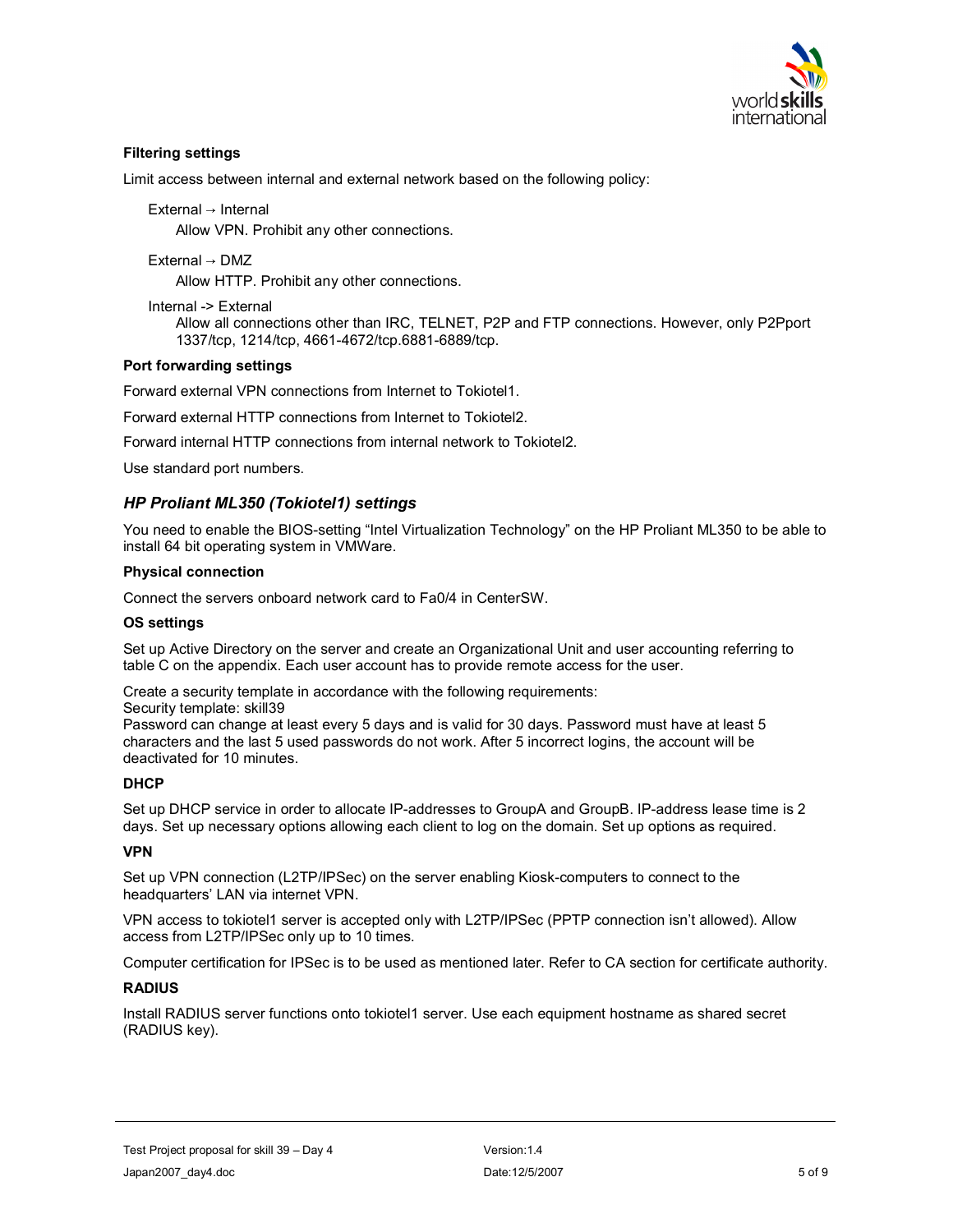

# **Group policy**

Set the group policy in accordance with the following requirements:

Policy: Kiosk-pol

Set Kiosk OU in accordance with the following requirements:

Set the Internet Explorers default page to http://tokiotel.skill39.local. The default page is not changeable.

The only applications users can use are Internet Explorer and notepad.

Remove link and access to Windows Update.

Remove programs in the settings menu.

Do not save desktop settings at the end of users session.

Remove "trash" icon from the desktop.

## **CA**

Set up Enterprise certificate authority in tokiotel server. CA common name is "tokiotelCA". Set Default Domain Policy to distribute the computer certification automatically.

# *HP Proliant ML350, virtual server (Tokiotel2) settings*

Create a suitable virtual machine on VMWare server and connect it's NIC to the HP Proliant ML350 servers non-onboard NIC.

## **OS setting**

Refer to the appendix (virtual server specifications) for setting requirements.

#### **Physical connection**

Connect the server to Fa0/2 in CenterSW.

#### **IIS**

Install IIS and edit Web starting page to display your stations number. Each PC should be able to access the Web site with http://tokiotel.skill39.local

# *Notebook (Kiosk-pc) settings*

Refer to the appendix (notebook specifications) for setting requirements.

Create a VPN connection to Tokiotel1.

Encrypt connection with Tokiotel1 using IPSec. Use the computer certification for IPSec authentication. Refer to the previous CA section for CA settings.

# *Desktop PC (Floor-pc) settings*

Refer to the appendix (desktop PC specifications) for setting requirements.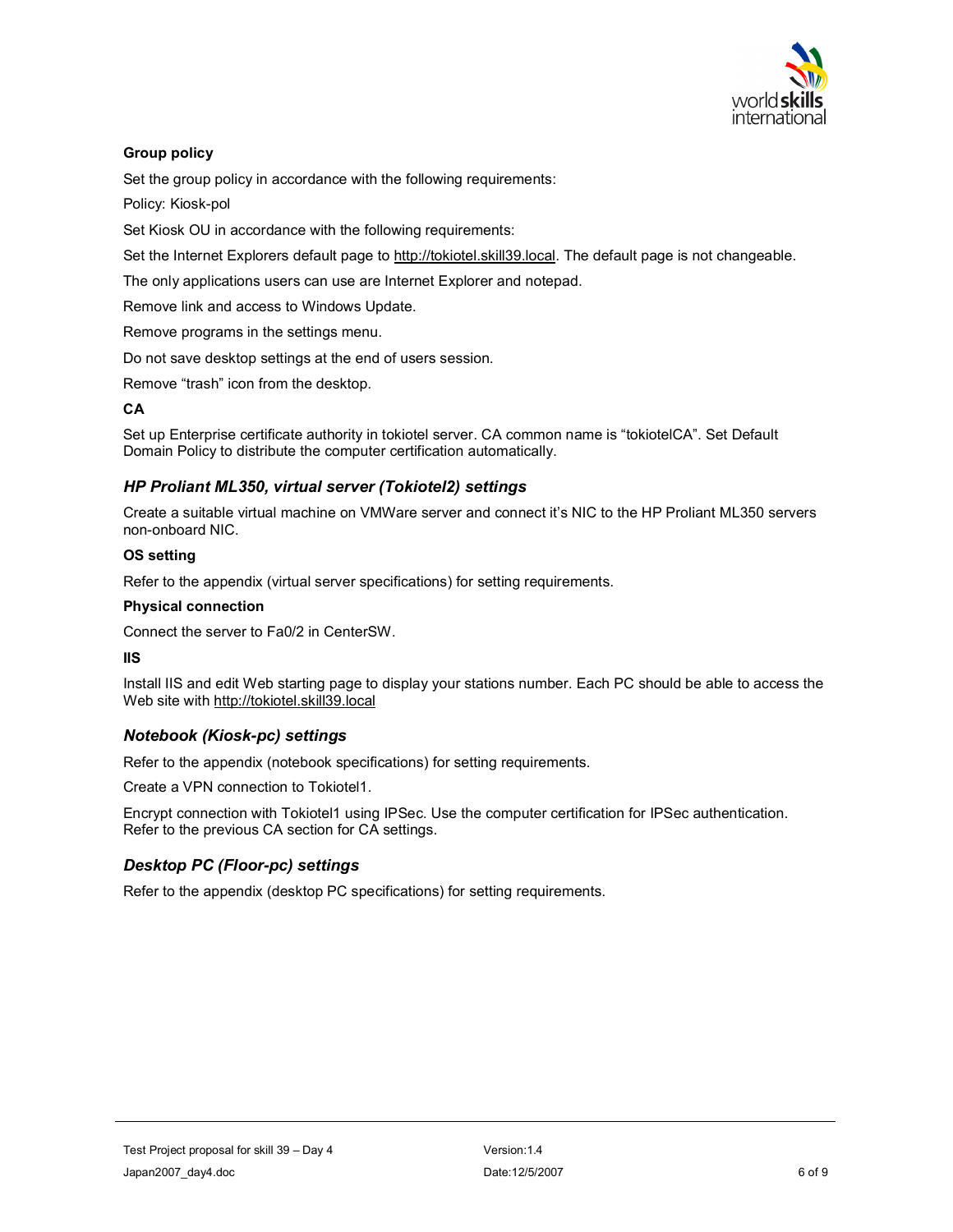

# **APPENDIX**

# *Table A*

| <b>No</b>    | <b>Subnet</b> | <b>Address</b>                                                        |
|--------------|---------------|-----------------------------------------------------------------------|
|              | <b>DMZ</b>    | 205.157.3.0/26<br>TokiotelFW: 205.157.3.62                            |
| Ш            | GroupA        | 172.16.20.0/24<br>FloorSW: 172.1620.200                               |
| Ш            | GroupB        | 172.16.30.0/24                                                        |
| $\mathsf{N}$ | Center        | 172.16.11.0/24<br>TokiotelFW 172.16.11.250<br>CenterSW: 172.16.11.200 |
| V            | $FW - ISP$    | 210.148.x.0/29<br>TokiotelFW 210.148.x.6, ISP-Router 210.148.x.1      |

Gateway address in each segment is to use the last address in the segment. If you use more than one router on the same subnet, set the last address minus 1 as RouterA, minus 2 as RouterB.

Every subnet which uses dynamic IP should address hosts from the 4th octet number (1 to 99).

If there is an x letter in a IP address you should replace it with your stations number.

# *Table B*

| <b>No</b>    | Hostname              | <b>Device</b>                         |  |
|--------------|-----------------------|---------------------------------------|--|
|              | RouterA               | Router A, Cisco 2811 router           |  |
| $\mathbf{H}$ | RouterB               | Router A, Cisco 2811 router           |  |
| Ш            | FloorSW               | Switch A, Cisco Catalyst 2960G switch |  |
| IV.          | CenterSW              | Switch A, Cisco Catalyst 2960G switch |  |
| $\vee$       | <b>TokiotelFW</b>     | Firewall, Cisco PIX 515E              |  |
| VI           | Tokiotel1             | HP Proliant ML350                     |  |
| VII          | Tokiotel <sub>2</sub> | Virtual machine in HP Proliant ML350  |  |
| <b>VIII</b>  | Kiosk-pc              | Notebook, HP Compag nx6320            |  |
| IX           | Floor-pc              | Desktop PC, Dell Optilplex n          |  |

## *Server specifications*

Operating system: Windows 2003 server R2 SP2 Hostname: Tokiotel1 Domain name: skill39.local Administrator password: Admin IP address: 172.16.11.151/24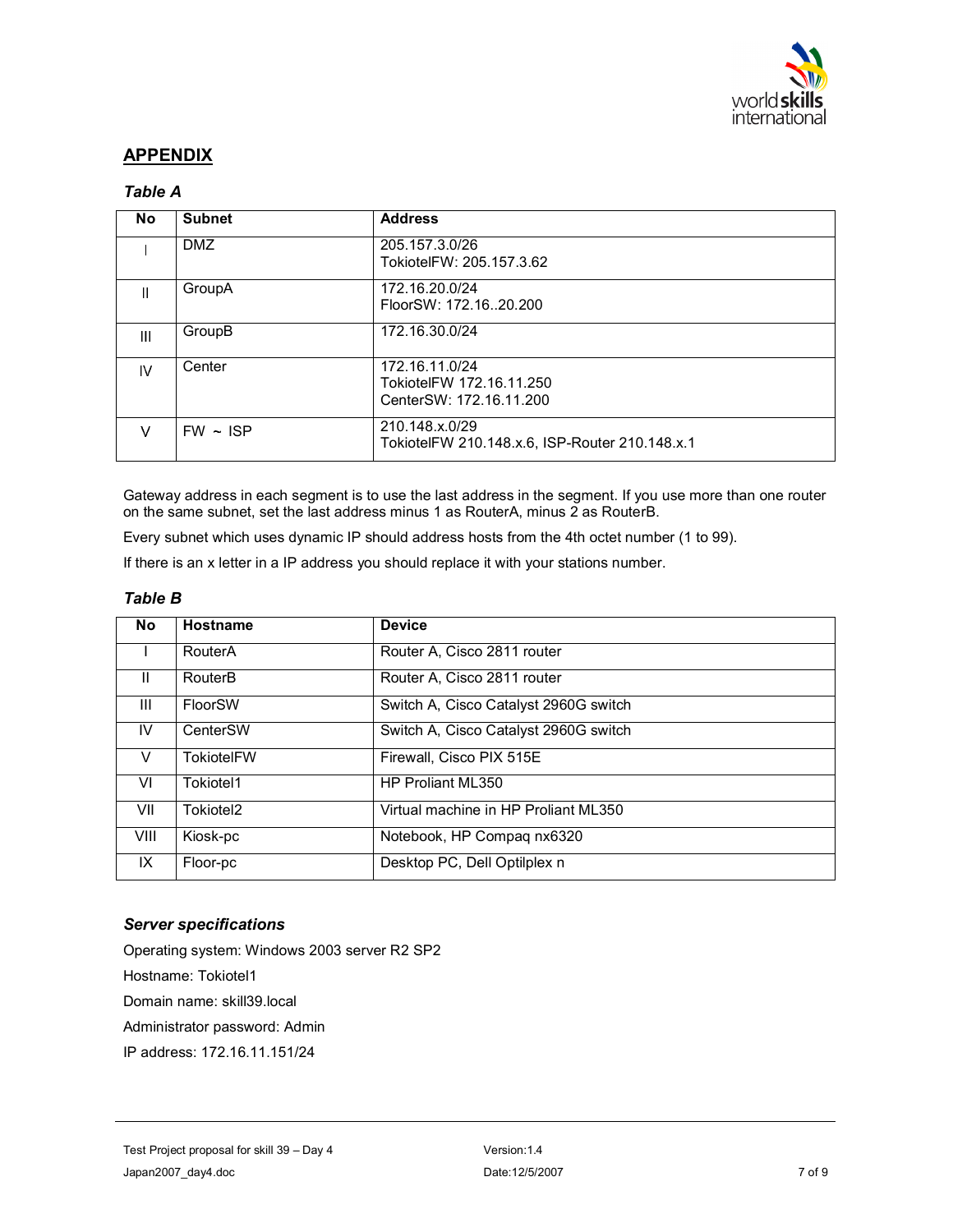

## **Table C**

| <b>No</b> | User name  | <b>Password</b> | <b>Organization Unit or</b><br>Container | <b>Remarks</b>                                                          |
|-----------|------------|-----------------|------------------------------------------|-------------------------------------------------------------------------|
|           | kiosk-u001 | Admin           | <b>KIOSK</b>                             | kiosk-u001authorize only logon by kiosk-pc<br>user account for Kiosk-pc |
| 2         | Floor-u001 | Admin           | Users                                    | Use for PC connecting to internal LAN                                   |
| 3         | Net-u001   | Admin           | Users                                    | Authentication account for network devices                              |

\* Provide remote access permission to each user as needed.

# *Virtual server specifications*

Operating system: Windows 2003 server R2 SP2

Company name: Tokio Tel Inc

Organization name: Tokio Tel Inc

Hostname: Tokiotel2

Workgroup: Workgroup

Administrator password: Admin

IP address: 205.157.3.51/26

# *Notebook specifications*

Operating system: Windows XP professional SP2 Hostname: Kiosk-pc Domain name: skill39.local Administrator password: Admin IP address: 210.148.x.4/24

## *Desktop specifications*

Operating system: Windows XP professional SP2 Hostname: Floor-pc Domain name: skill39.local Administrator password: Admin IP address is automatically assigned when PC3 connects to FloorSW.